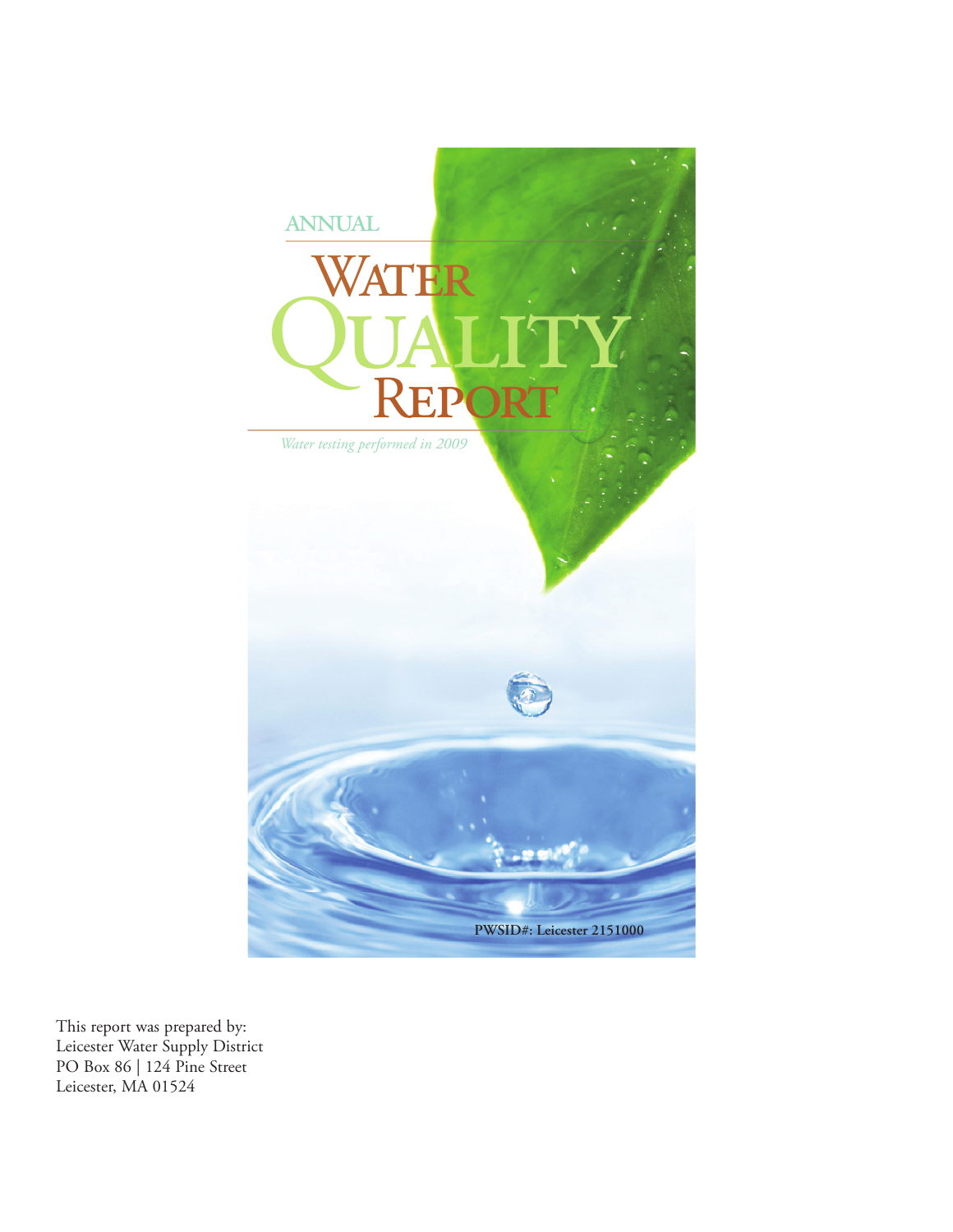# Maintaining High Standards

nce again we are proud to present our annual water quality report. This report covers all testing performed between January 1, 2009, and December 31, 2009. The events of the past few years have presented many of us with challenges we could not have imagined. Yet in spite of this, we have maintained our high standards in an effort to continue delivering the best quality drinking water possible. There may be other hurdles in the future, but know that we will always stand behind you and the drinking water we work diligently to provide.

We encourage you to share your thoughts with us on the information contained in this report. Should you ever have any questions, we are always available to assist you.

For more information about this report, or for any questions relating to your drinking water, please call Frank W. Lyon, Water Department Superintendent, at (508) 892-8484.

## Community Participation

You are invited to participate in our public forum and voice your concerns about your drinking water. We meet the<br>third Thursday of each month at 9 a.m. at the office of the Leicester Water Supply District, 124 Pine Street Mass. The public is welcome to attend these meetings as well as the Annual Meeting, held on the last Tuesday in April. Please call in advance to confirm the date and time.

#### Where Does My Water Come From?

The Leicester Water Supply District is a Municipal Water System that provides water to about 3,300 residents in the<br>central area of Leicester. The water that we distribute is ground water, water that is pumped from aquifer bedrock. The sources include two areas: a well field in the Town of Paxton (source ID# 01G, 02G, 03G, and 04G) and two wells in Leicester (the Whittemore Street Well, 05G, and the Rawson Street Well, 06G). The Whittemore Street Well is currently out of service until treatment for arsenic and uranium can be provided. Two water tanks (600,000 gallons each) located just north off Rte. 56 near the Leicester High and Leicester Primary Schools provide storage and deliver water through our distribution system to your homes and businesses.

## Substances That Could Be in Water

To ensure that tap water is safe to drink, the Department of Environmental Protection (Department) and the U.S.<br>Environmental Protection Agency (U.S. EPA) prescribe regulations limiting the amount of certain contaminants i water provided by public water systems. Food and Drug Administration (FDA) and Massachusetts Department of Public Health (DPH) regulations establish limits for contaminants in bottled water, which must provide the same protection for public health. Drinking water, including bottled water, may reasonably be expected to contain at least small amounts of some contaminants. The presence of these contaminants does not necessarily indicate that the water poses a health risk.

The sources of drinking water (both tap water and bottled water) include rivers, lakes, streams, ponds, reservoirs, springs, and wells. As water travels over the surface of the land or through the ground, it dissolves naturally occurring minerals and, in some cases, radioactive material, and can pick up substances resulting from the presence of animals or from human activity. Substances that may be present in source water include Microbial Contaminants, such as viruses and bacteria, which may come from sewage treatment plants, septic systems, agricultural livestock operations, or wildlife; Inorganic Contaminants, such as salts and metals, which can be naturally occurring or may result from urban stormwater runoff, industrial or domestic wastewater discharges, oil and gas production, mining, or farming; Pesticides and Herbicides, which may come from a variety of sources, such as agriculture, urban stormwater runoff, and residential uses; Organic Chemical Contaminants, including synthetic and volatile organic chemicals, which are by-products of industrial processes and petroleum production and which may also come from gas stations, urban stormwater runoff, and septic systems; Radioactive Contaminants, which can be naturally occurring or may be the result of oil and gas production and mining activities.

More information about contaminants and potential health effects can be obtained by calling the U.S. EPA's Safe Drinking Water Hotline at (800) 426-4791.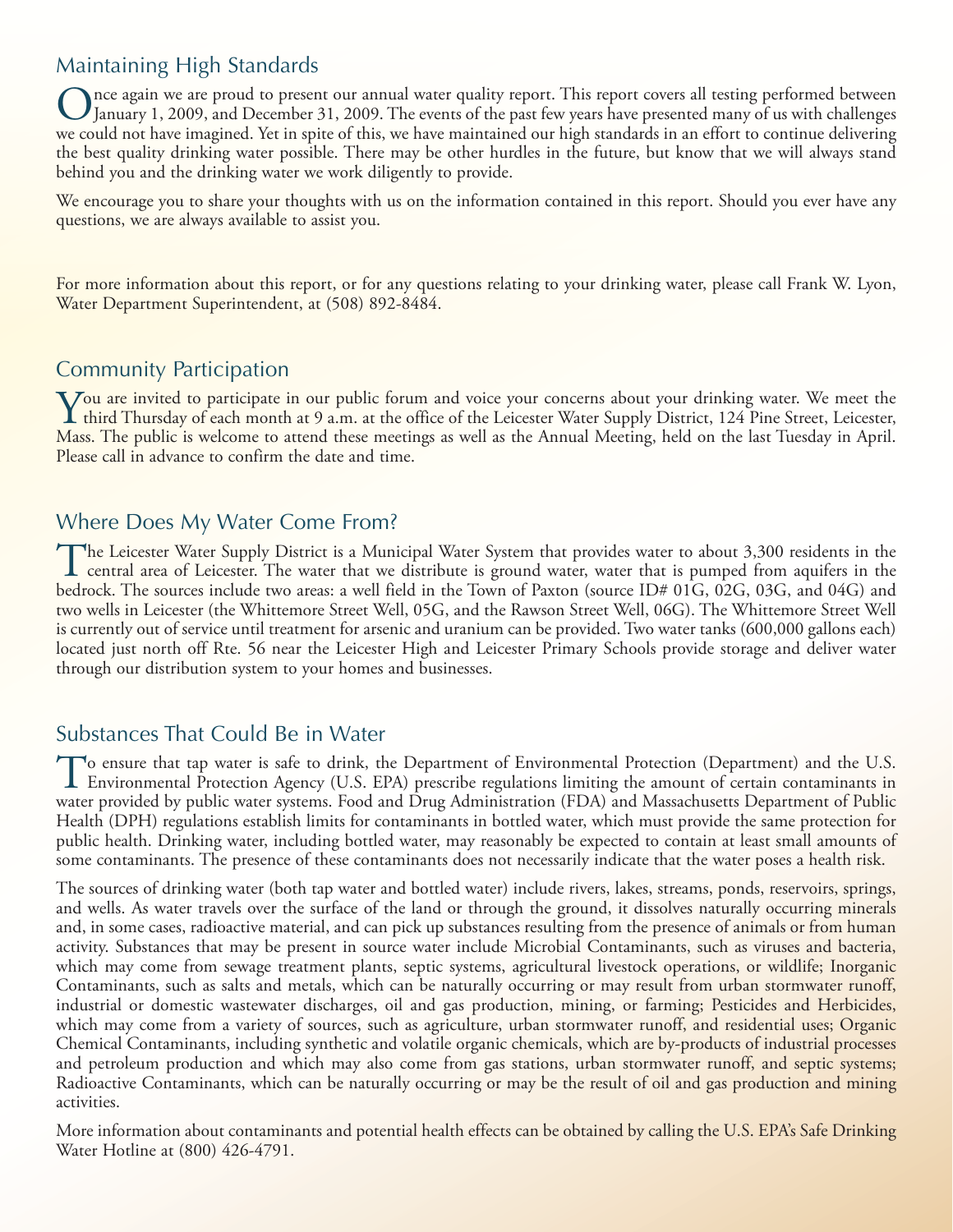## Water Treatment Process

# $A_{\text{TL}}^{\text{rsenic Treatment for #2 and #3 wells:}}$

The treatment process consists of pumping raw water from these wells to two treatment skids, each of which has two pressurized vessels. The vessels contain a specialized resin media that absorbs the arsenic, producing an arsenic free water. The water then flows into the transmission system in Paxton to the water tanks on Cary Hill in Leicester for distribution. The media in these vessels will be periodically cleaned by removing the media and regenerating off-site and returning to the vessels.

Jim Dandy Well (04G) in Paxton is a shallow water well considered as a ground water supply influenced by surface water. Water is pumped from the well through a series of three membrane filters of different Micron sizes to remove possible contaminants. The water is chlorinated at the source and flows into the transmission system. Turbidity is also measured and recorded to ensure the water quality standards meet the Safe Drinking Water Act's (SDWA). Chlorine is added at the Jim Dandy Well as a precaution against any bacteria that may be present.

Your water is also treated for corrosion control at the water tanks and the #5 Rawson Street Well with a blend of polyphosphate products that reduce the amount of copper and lead that leaches from your in-house plumbing.

The Treatment Plant for the Rawson Street #5 Well for Arsenic, Uranium, and Radon removal from the water was completed in March 2010 and has since been placed on-line with the approval of the DEP. The treatment process is similar to the process for the #2 and #3 wells, with the exception that the media is regenerated on-site and returned to service, with the backwash water being sent to the Wastewater Treatment Plant on Pine Street.

## What's a Cross-connection?

Tross-connections that contaminate drinking water distribution lines are a major concern. A cross-connection is formed at any point where a drinking water line connects to equipment (boilers), systems containing chemicals (air conditioning systems, fire sprinkler systems, irrigation systems) or water sources of questionable quality. Cross-connection contamination can occur when the pressure in the equipment or system is greater than the pressure inside the drinking water line (backpressure). Contamination can also occur when the pressure in the drinking water line drops due to fairly routine occurrences (main breaks, heavy water demand) causing contaminants to be sucked out from the equipment and into the drinking water line (backsiphonage).

Outside water taps and garden hoses tend to be the most common sources of cross-connection contamination at home. The garden hose creates a hazard when submerged in a swimming pool or when attached to a chemical sprayer for weed killing. Garden hoses that are left lying on the ground may be contaminated by fertilizers, cesspools or garden chemicals. Improperly installed valves in your toilet could also be a source of cross-connection contamination.

Community water supplies are continuously jeopardized by cross-connections unless appropriate valves, known as backflow prevention devices, are installed and maintained. For more information, review the Cross-Connection Control Manual from the U.S. EPA's Web site at www.epa.gov/safewater/crossconnection.html. You can also call the Safe Drinking Water Hotline at (800) 426-4791.

# About Our Violation

uring the first quarter 2009 the Rawson Street #5 well in Leicester was in violation of the MCL for arsenic. Public notices of this violation were distributed by mail, quarterly, April 1 through December 31, 2009.

MassDEP approved the construction of a treatment plant in April 2009 for the removal of arsenic for Well #5. The activation of the treatment systems came on-line in April 2010. The test results with the treatment have resulted in no detection of arsenic or uranium since the treatment plant has been on-line.

Some people who drink water containing arsenic in excess of the MCL over many years could experience skin damage or problems with their circulatory system, and may have an increased risk of getting cancer.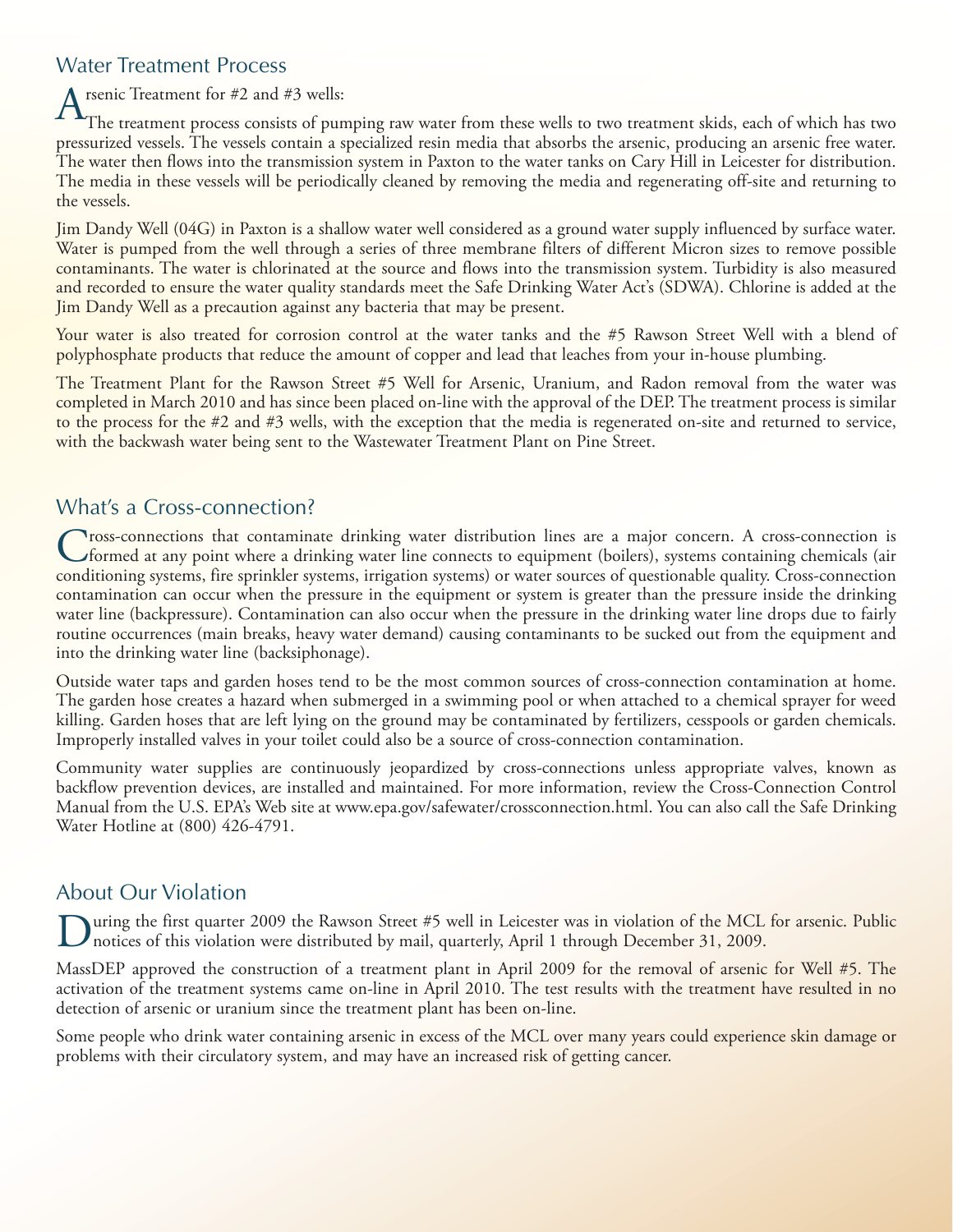#### Radon

Radon is a radioactive gas that occurs naturally in some ground water. It may pose a health risk when the gas is released<br>The water into air, as occurs during showering, bathing, or washing dishes and clothes. Radon gas re drinking water is a relatively small part of the total radon in air. Radon is released into homes and ground water from soil. Samples taken at our source show a radon concentration of 11,111 pCi/L. Inhalation of radon gas has been linked to lung cancer; however, the effects of radon ingested in drinking water are not yet clear. If you are concerned about radon in your home, tests are available to determine the total exposure level. For additional information on how to have your home tested, call (800) SOS-RADON.

# Lead and Drinking Water

If present, elevated levels of lead can cause serious health problems, especially for pregnant women and young children.<br>Lead in drinking water is primarily from materials and components associated with service lines and h Lead in drinking water is primarily from materials and components associated with service lines and home plumbing. We are responsible for providing high-quality drinking water but cannot control the variety of materials used in plumbing components. When your water has been sitting for several hours, you can minimize the potential for lead exposure by flushing your tap for 30 seconds to 2 minutes before using water for drinking or cooking. If you are concerned about lead in your water, you may wish to have your water tested. Information on lead in drinking water, testing methods, and steps you can take to minimize exposure is available from the Safe Drinking Water Hotline or at www.epa.gov/safewater/lead.

## Important Health Information

Some people may be more vulnerable to contaminants in drinking water than the general population. Immunocompromised  $\bigcup$  persons such as persons with cancer undergoing chemotherapy, persons who have undergone organ transplants, people with HIV/AIDS or other immune system disorders, some elderly, and infants may be particularly at risk from infections. These people should seek advice about drinking water from their health care providers. The U.S. EPA/CDC (Centers for Disease Control and Prevention) guidelines on appropriate means to lessen the risk of infection by *Cryptosporidium* and other microbial contaminants are available from the Safe Drinking Water Hotline at (800) 426-4791 or www.epa.gov/ safewater/hotline/.

#### Source Water Assessment

A Source Water Assessment Plan (SWAP) is now available at our office. This plan is an assessment of the delineated area<br>A around our listed sources through which contaminants, if present, could migrate and reach our source includes an inventory of potential sources of contamination within the delineated area and a determination of the water supply's susceptibility to contamination by the identified potential sources.

According to the Source Water Assessment Plan, our water system had a susceptibility rating of "medium." If you would like to review the Source Water Assessment Plan, please feel free to contact our office during regular office hours.

## Information on the Internet

The U.S. EPA Office of Water (www.epa.gov/watrhome) and the Centers for Disease Control and Prevention (www.<br>cdc.gov) Web sites provide a substantial amount of information on many issues relating to water resources, water conservation and public health.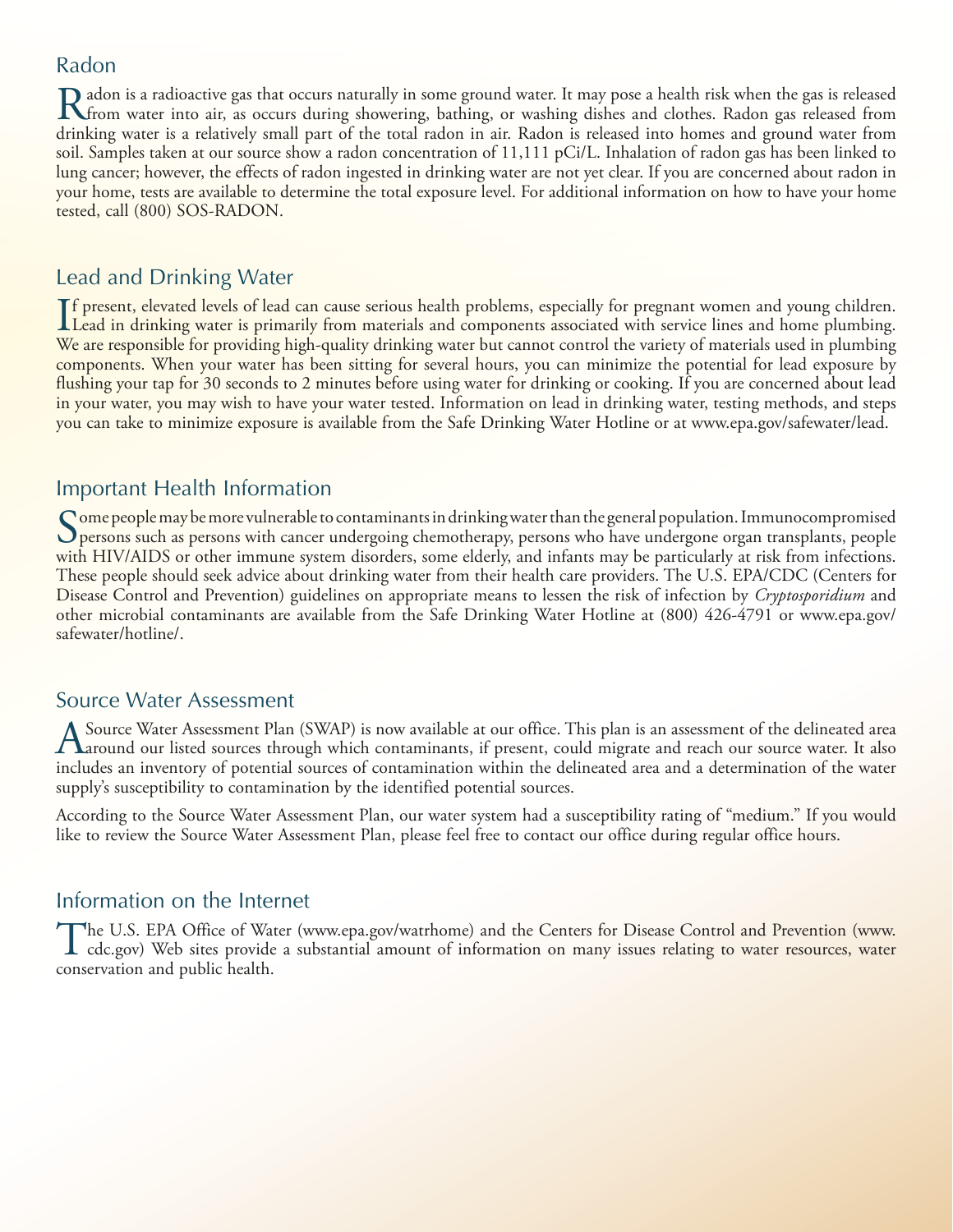

# Which household activity wastes the most water?

Most people would say the majority of water use comes from showering or washing dishes; however, toilet flushing is by far the largest single use of water in a home (accounting for 40% of total water use). Toilets use about 4-6 gallons per flush, so consider an ultra-low-flow (ULF) toilet, which requires only 1.5 gallons.

# Should I use hot water to make baby formula?

No. Hot water may contain impurities such as rust, copper, and lead that come from the hot water heater and plumbing in your house. These impurities can generally dissolve into hot water faster than into cold water.

# What type of container is best for storing water?

Consumer Reports has consistently advised that glass or BPA-free plastics such as polyethylene are the safest choices. To be on the safe side, don't use any container with markings on the recycle symbol showing "7 PC" (that's code for BPA). You could also consider using stainless steel or aluminum with BPA-free liners.

# Should I be concerned about what I'm pouring down my drain?

If your home is served by a sewage system, your drain is an entrance to your wastewater disposal system and eventually to a drinking water source. Consider purchasing environmentally friendly home products whenever possible, and never pour hazardous materials (e.g., car engine oil) down the drain. Check with your health department for more information on proper disposal methods.

# How much emergency water should I keep?

Typically, 1 gallon per person per day is recommended. For a family of four, that would be 12 gallons for 3 days. Humans can survive without food for 1 month, but can only survive 1 week without water.

# How long can I store drinking water?

The disinfectant in drinking water will eventually dissipate, even in a closed container. If that container housed bacteria prior to filling up with the tap water, the bacteria may continue to grow once the disinfectant has dissipated. Some experts believe that water could be stored up to six months before needing to be replaced. Refrigeration will help slow the bacterial growth.